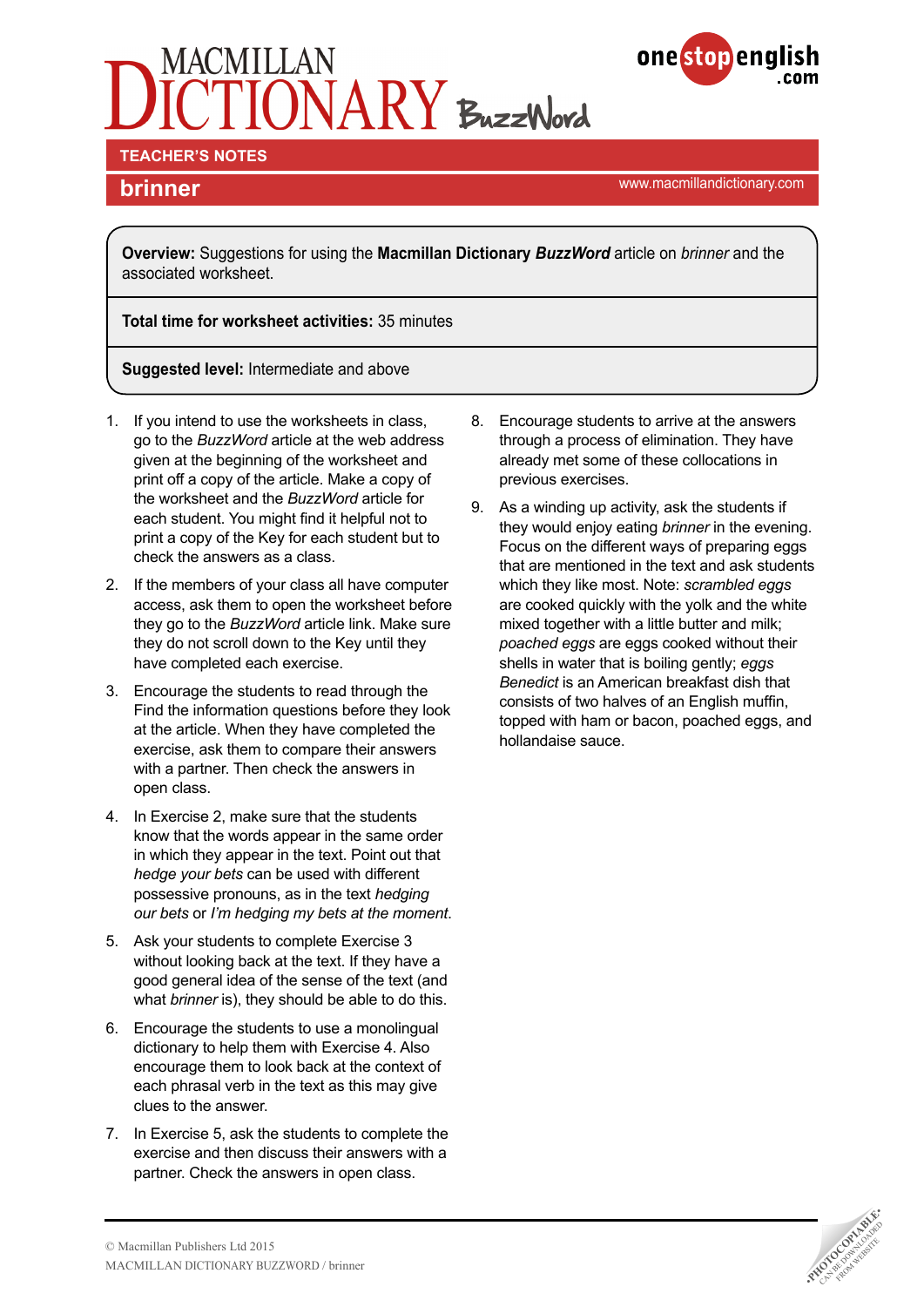



**brinner brinner brinner brinner brinner brinner brinner brinner brinner brinner brinner brinner brinner brinner brinner brinner brinner brinner brinner brinner brinner brinner b** 

Go to the **Macmillan Dictionary** *BuzzWord* article at:

[www.macmillandictionary.com/buzzword/entries/brinner.html](http://www.macmillandictionary.com/buzzword/entries/brinner.html)

### **1 Find the information**

#### **Read the** *BuzzWord* **article on** *brinner* **and answer these questions.**

- 1. Which two words combine to form the term *brinner*?
- 2. What, according to the article, is a *dog's breakfast*?
- 3. What is a *full English*?
- 4. How many different kinds of milk are available at the Cereal Killer Cafe?
- 5. Where did the word *brinner* first start to be used?
- 6. When was the term *brunch* coined?

### **2 Find the word**

 $n$ 

 $c_{\perp}$ 

#### **Look in the text and find the following words and phrases. The first letters are given. The words are in the order in which they appear in the text.**

- 1. an adjective meaning *making someone remember happy times in the past*
- 2. a three-word verb phrase meaning *to organize a situation so that you have several choices available to you, in order to increase your chances of success*
	- $h \qquad y \qquad b \qquad$
- 3. an adjective meaning *relating to food and how to cook it*  $c_{-}$
- 4. a noun meaning *a process in which different styles are combined to form something new* f\_\_\_\_\_\_\_\_\_
- 5. a noun meaning *a strong feeling of liking someone or something*
- 6. a three-word phrase meaning *to include other similar people or things in what you are saying*  $a$  t l
- 7. a two-word adjective used before the name of a meal and meaning *large and very good*  $s$   $-u$
- 8. a verb meaning *to enjoy the flavour of something as much as you can by eating or drinking it slowly*  $S$

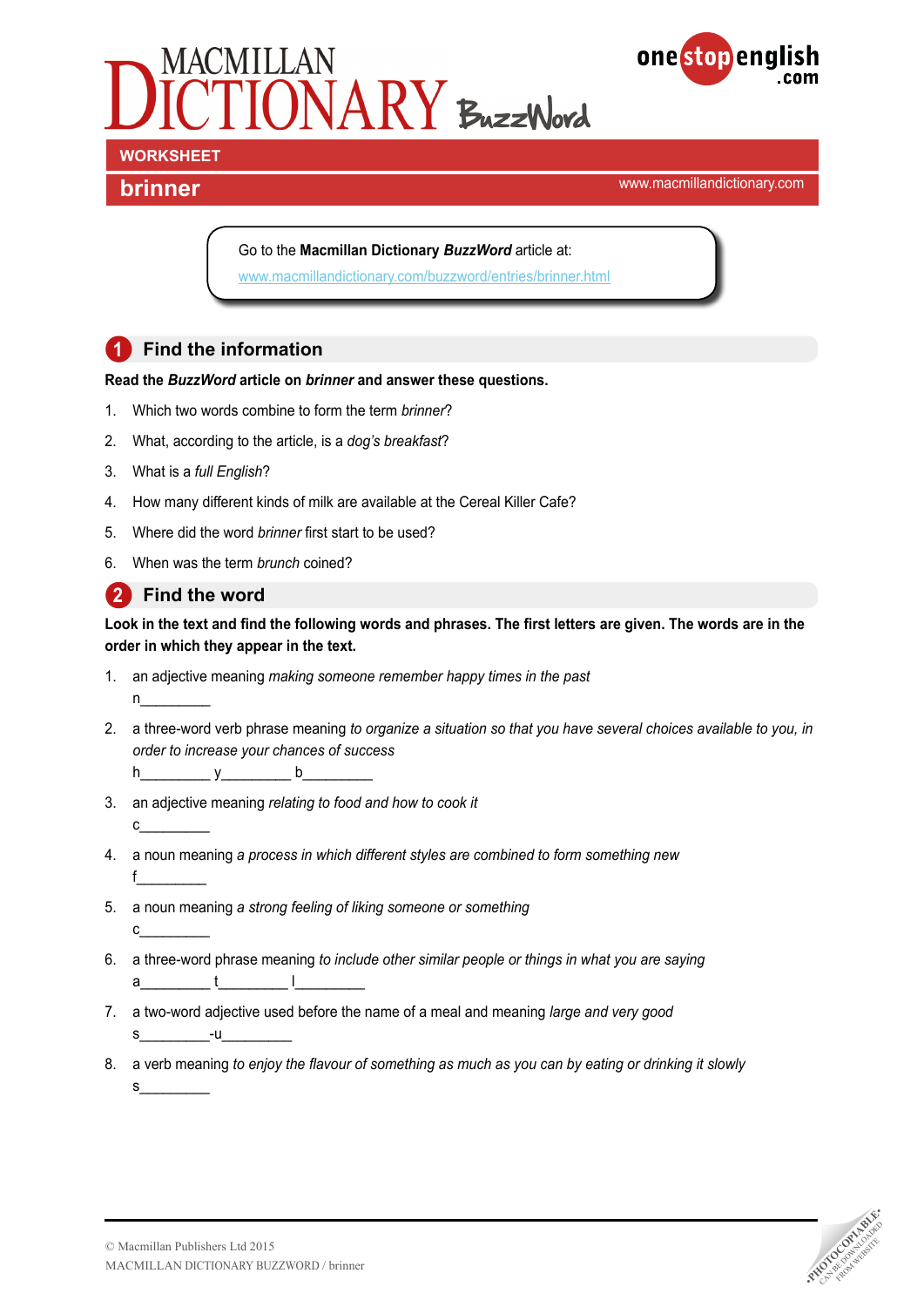



# **WORKSHEET**

**brinner brinner brinner brinner brinner brinner brinner brinner brinner brinner brinner brinner brinner brinner brinner brinner brinner brinner brinner brinner brinner brinner b** 

#### **3 Comprehension check**

**Are these statements true (T) or false (F) according to the text? Correct the false statements.**

- 1. *Brinner* and *brunch* are the same thing.
- 2. Eggs are a basic constituent part of *brinner*.
- 3. The concept of *brinner* is more established in the UK than in the US.
- 4. In the UK, supermarket sales of eggs, bacon and pancakes are falling.
- 5. Breakfast cereal is, in principle at least, not normally eaten after noon.
- 6. The evening is the time of day when we are least likely to have the time to enjoy breakfast cuisine.

### **4 Phrasal verbs**

**Match the verbs in the left-hand column with the definitions in the right-hand column.**

- 1. cotton on
- 2. spring up
- 3. take off
- 4. capitalize on
- 5. kick back
- 6. consist of

#### **5 Words followed by prepositions**

#### **Which prepositions follow these words?**

- 1. restrict
- 2. fusion \_\_\_\_\_
- 3. crush \_\_\_\_\_\_\_
- 4. associate
- 5. model \_\_\_\_\_\_\_
- 6. example  $\_\_$

### **6 Verb + noun collocations**

**Match the verbs in the left-hand column with the nouns or noun phrases in the right-hand column.**

- 1. cotton on to 2. exert 3. gain 4. hedge 5. carry 6. serve a. one's bets b. a meal c. the expectation (of something) d. an idea e. momentum
	- f. an influence (on something)



- a. to take advantage of a situation
- b. to be made of particular parts or things
- c. to begin to understand or realize something
- d. to relax
- e. to appear or be produced suddenly and quickly
- f. to become successful or popular very quickly